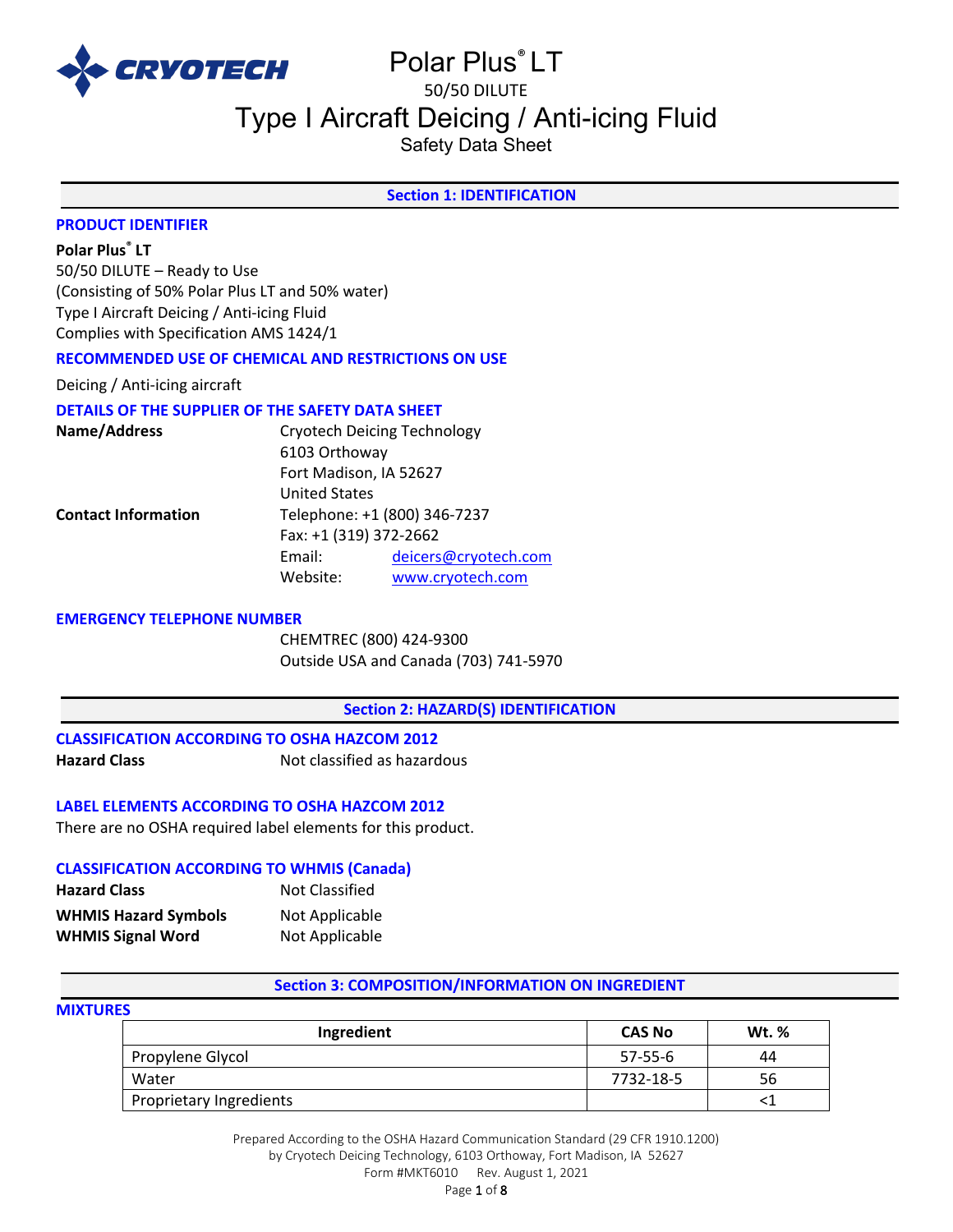

# Polar Plus® LT 50/50 DILUTE Type I Aircraft Deicing / Anti-icing Fluid

Safety Data Sheet

# **Section 4: FIRST- AID MEASURES**

#### **DESCRIPTION OF FIRST-AID MEASURE**

| Eye               | In case of contact, immediately flush eyes with plenty of water for at least 15 minutes,<br>while holding eyelids open. If easy to do, remove contact lenses, if worn. No additional<br>first aid should be necessary, however, if irritation persists, get medical attention. |
|-------------------|--------------------------------------------------------------------------------------------------------------------------------------------------------------------------------------------------------------------------------------------------------------------------------|
| <b>Skin</b>       | As a precaution, wash skin thoroughly with soap and water. Remove and wash<br>contaminated clothing.                                                                                                                                                                           |
| <b>Inhalation</b> | Not expected to be an inhalation hazard. If inhaled, remove to fresh air. Get medical<br>advice / attention if feeling unwell.                                                                                                                                                 |
| Ingestion         | If swallowed, give milk or water to drink. Do NOT induce vomiting unless directed to do<br>so by medical personnel. Never give anything by mouth to an unconscious person.                                                                                                     |

#### **MOST IMPORTANT SYMPTOMS / EFFECTS**

| Eye               | May be slightly irritating to the eyes. Symptoms may include discomfort or pain, excess<br>blinking, and tear production, with possible redness and swelling. |
|-------------------|---------------------------------------------------------------------------------------------------------------------------------------------------------------|
| <b>Skin</b>       | May be slightly irritating to the skin. Symptoms may include redness, drying, and<br>cracking of the skin.                                                    |
| <b>Inhalation</b> | Not expected to be an inhalation hazard under normal conditions of use.                                                                                       |
| Ingestion         | Not expected to be an ingestion hazard under normal conditions of use. High doses may<br>cause central nervous system depression.                             |

#### **INDICATION OF IMMEDIATE MEDICAL ATTENTION AND SPECIAL TREATMENT**

| <b>Note to Physicians</b>  | Treat symptomatically.                                                                                                |
|----------------------------|-----------------------------------------------------------------------------------------------------------------------|
| <b>Specific Treatments</b> | In case of accident or if you feel unwell, seek medical advice immediately (show the<br>label or SDS where possible). |

# **Section 5: FIRE-FIGHTING MEASURES**

| <b>FLAMMABILITY</b>                                                  |                                                                    |
|----------------------------------------------------------------------|--------------------------------------------------------------------|
| Flammability                                                         | Non-flammable by OSHA/WHMIS criteria                               |
| <b>EXTINGUISHING MEDIA</b>                                           |                                                                    |
| <b>Suitable Extinguishing Media</b>                                  | Water spray, alcohol-resistant foam, carbon dioxide, dry chemical. |
| <b>Unsuitable Extinguishing Media</b>                                | Do not use solid water stream.                                     |
| <b>SPECIAL HAZARDS</b>                                               |                                                                    |
| <b>Products of Combustion</b>                                        | May include and are not limited to: oxides of carbon.              |
| <b>Explosion Data</b>                                                | Data not available. Not considered to be an explosion hazard.      |
| <b>Unusual Fire Hazards</b>                                          | Heat from fire can generate flammable vapor.                       |
| <b>SPECIAL PROTECTIVE EQUIPMENT AND PRECAUTIONS FOR FIREFIGHTERS</b> |                                                                    |

Keep upwind of fire. Wear full fire-fighting turn-out gear (full Bunker gear) and respiratory protection (SCBA)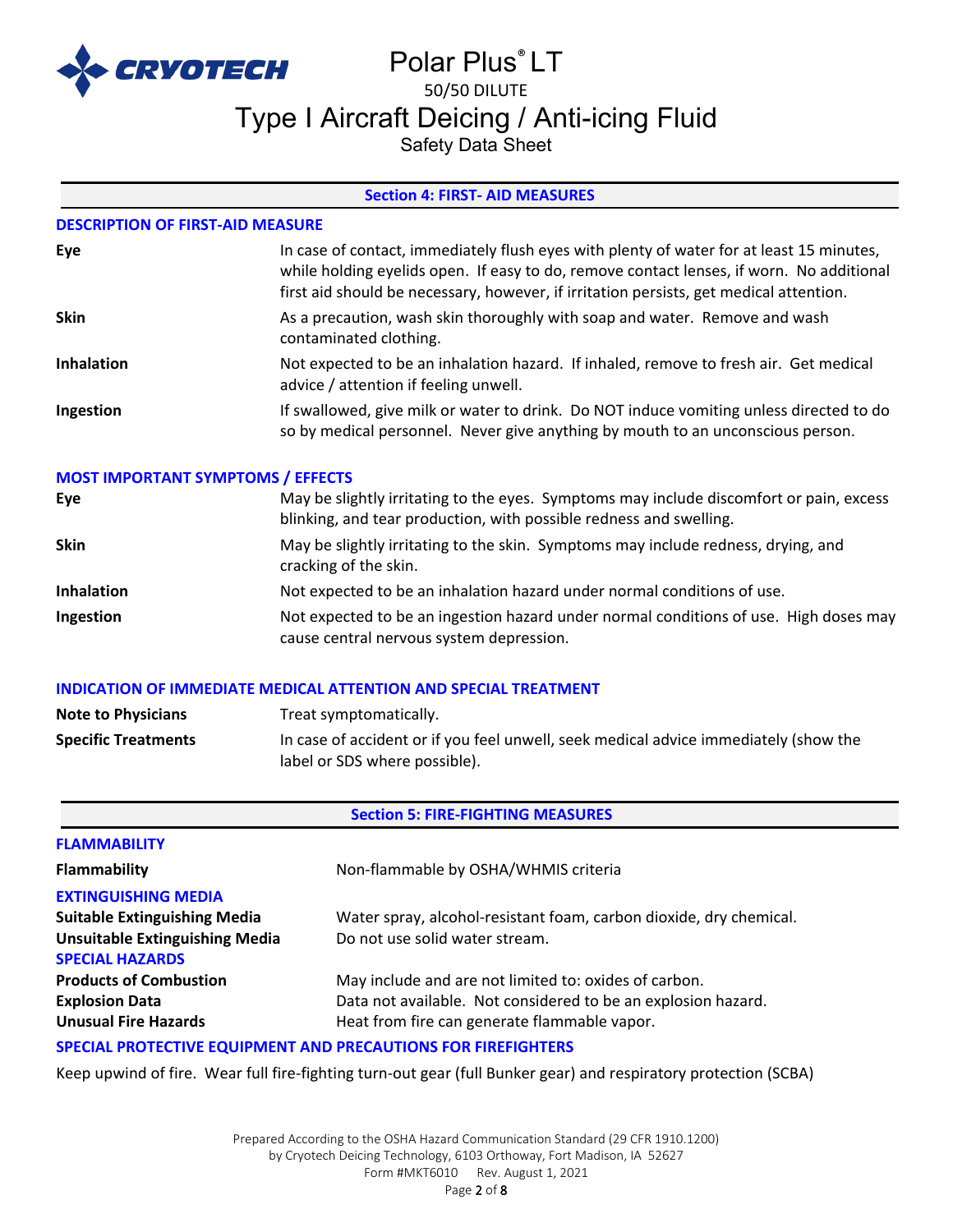

#### **Section 6: ACCIDENTAL RELEASE MEASURES**

#### **PERSONAL PRECAUTIONS, PROTECTIVE EQUIPMENT, AND EMERGENCY PROCEDURES**

Use personal protection recommended in Section 8. Isolate the hazard area and deny entry to unnecessary and unprotected personnel.

#### **METHODS AND MATERIALS FOR CONTAINMENT AND CLEANUP**

**Methods for Containment** Contain and/or absorb spill with inert material (e.g. sand, vermiculite), then place in a suitable container. Use appropriate Personal Protective Equipment (PPE). **Methods for Cleanup** Scoop up material and place in a disposal container.

#### **Section 7: HANDLING AND STORAGE**

# **PRECAUTIONS FOR SAFE HANDLING Handling** Avoid contact with skin and eyes. Avoid breathing mists and vapors when spraying. **General Hygiene Advice** Launder contaminated clothing before reuse. Wash hands before eating, drinking, or smoking. **PRECAUTIONS FOR SAFE STORAGE, INCLUDING ANY INCOMPATIBILITIES Storage** Store in tightly sealed original UV resistant containers, away from direct heat and strong oxidizing agents. Product should not be stored in clear or semi-transparent containers. **Temperature Storage Limits** Minimum -22°C (-7°F) Maximum 60°C (140°F)

#### **Section 8: EXPOSURE CONTROLS/PERSONAL PROTECTION**

#### **EXPOSURE LIMITS**

| Ingredient     | <b>OSHA PEL</b> | <b>ACGIH-TLV</b> |
|----------------|-----------------|------------------|
| None<br>Listed | $--- -$         | $--- -$          |

#### **EXPOSURE CONTROLS**

**Engineering Controls** No special ventilation is necessary.

#### **INDIVIDUAL PROTECTIVE MEASURES/PERSONAL PROTECTIVE EQUIPMENT**

| <b>Personal Protective Equipment</b>   |                                                                                   |
|----------------------------------------|-----------------------------------------------------------------------------------|
| <b>Eye/Face Protection</b>             | Safety glasses or goggles are recommended if splashing / spraying is possible.    |
| <b>Skin Protection/Hand Protection</b> | No special skin protection is usually necessary. Chemical resistant gloves should |
|                                        | be worn if prolonged exposure is possible to prevent drying of skin.              |
| <b>Respiratory Protection</b>          | No special respiratory protection is usually necessary. Breathing of mist/aerosol |
|                                        | should be avoided. If operating conditions create high airborne concentrations    |
|                                        | of this material, the use of an approved respirator is recommended.               |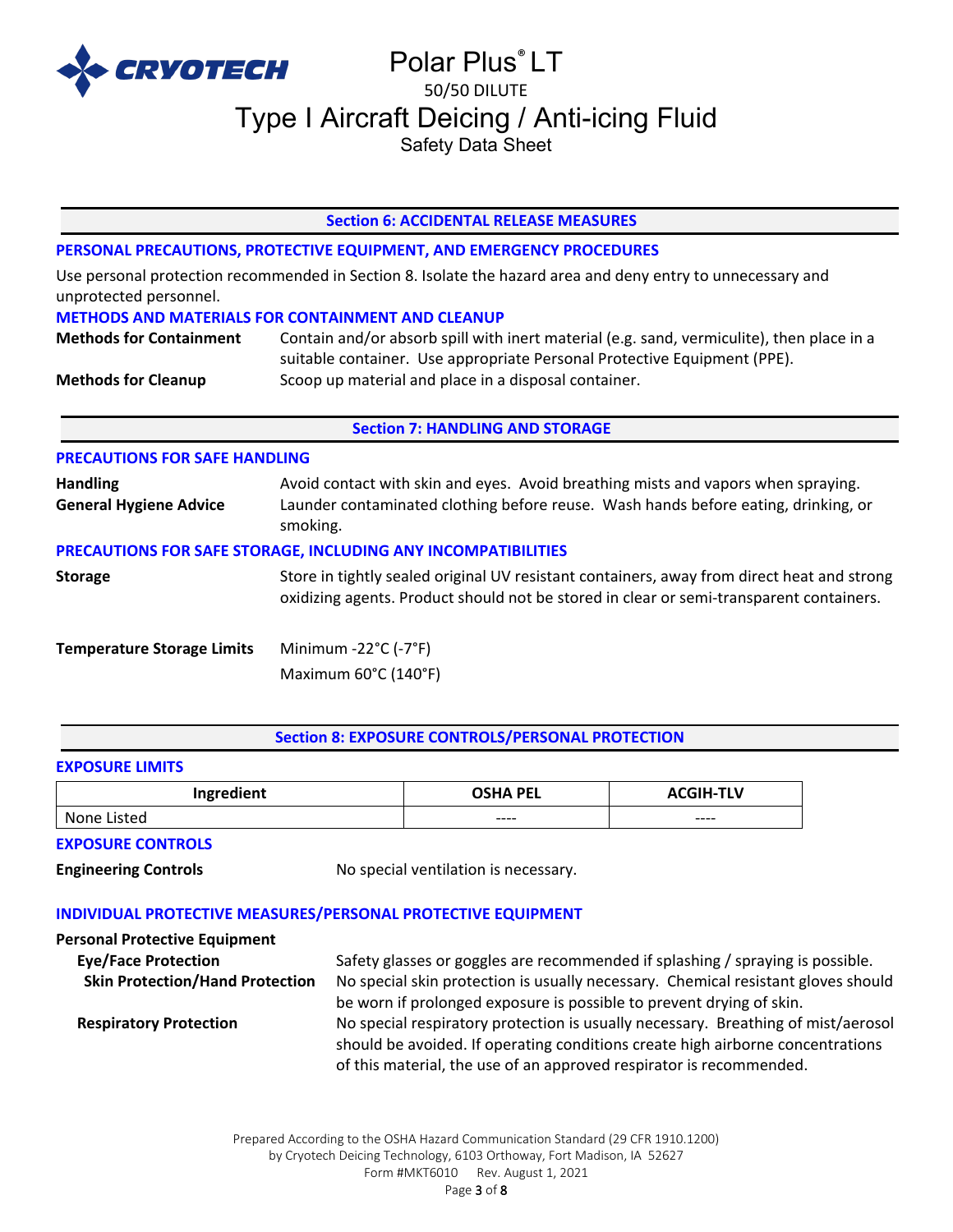

**General Health and Safety Measures** Do not eat, smoke or drink where material is handled, processed, or stored. Wash hands carefully before eating or smoking. Ensure that eyewash stations and safety showers are close to the workstation location.

#### **Section 9: PHYSICAL AND CHEMICAL PROPERTIES**

#### **INFORMATION ON BASIC PHYSICAL AND CHEMICAL PROPERTIES**

| Appearance                                     | Clear, orange liquid |
|------------------------------------------------|----------------------|
| Color                                          | Orange               |
| Odor                                           | None                 |
| <b>Odor Threshold</b>                          | Not available        |
| <b>Physical State</b>                          | Liquid               |
| pH (20°C)                                      | $7.5 - 9.0$          |
| <b>Melting Point / Freezing Point</b>          | <-27°C (<-17°F)      |
| <b>Initial Boiling Point and Boiling Range</b> | ~105°C (220°F)       |
| <b>Flash Point</b>                             | >100°C (212°F)       |
| <b>Evaporation Rate</b>                        | Not available        |
| Flammability                                   | Not available        |
| Lower Flammability/Explosive Limit             | Not available        |
| <b>Upper Flammability / Explosive Limit</b>    | Not available        |
| Vapor Pressure (20°C)                          | $\sim$ 15mm Hg       |
| <b>Vapor Density</b>                           | No Data Available    |
| Relative Density/Specific Gravity (20°C)       | 1.037                |
| <b>Solubility</b>                              | Miscible in water    |
| Partition coefficient: n-octanol/water         | Not available        |
| <b>Auto-ignition Temperature</b>               | >400°C (750°F)       |
| <b>Decomposition Temperature</b>               | Not available        |
| Viscosity (20°C)                               | < 10 cP              |
| <b>Oxidizing Properties</b>                    | Not available        |
| <b>Explosive Properties</b>                    | Not available        |

# **Section 10: STABILITY AND REACTIVITY**

#### **REACTIVITY**

No dangerous reactions known under conditions of normal use.

#### **CHEMICAL STABILITY**

Stable under normal storage conditions.

#### **POSSIBILITY OF HAZARDOUS REACTIONS**

No dangerous reaction known under conditions of normal use.

## **CONDITIONS TO AVOID**

High temperatures, contact with incompatible materials.

#### **INCOMPATIBLE MATERIALS**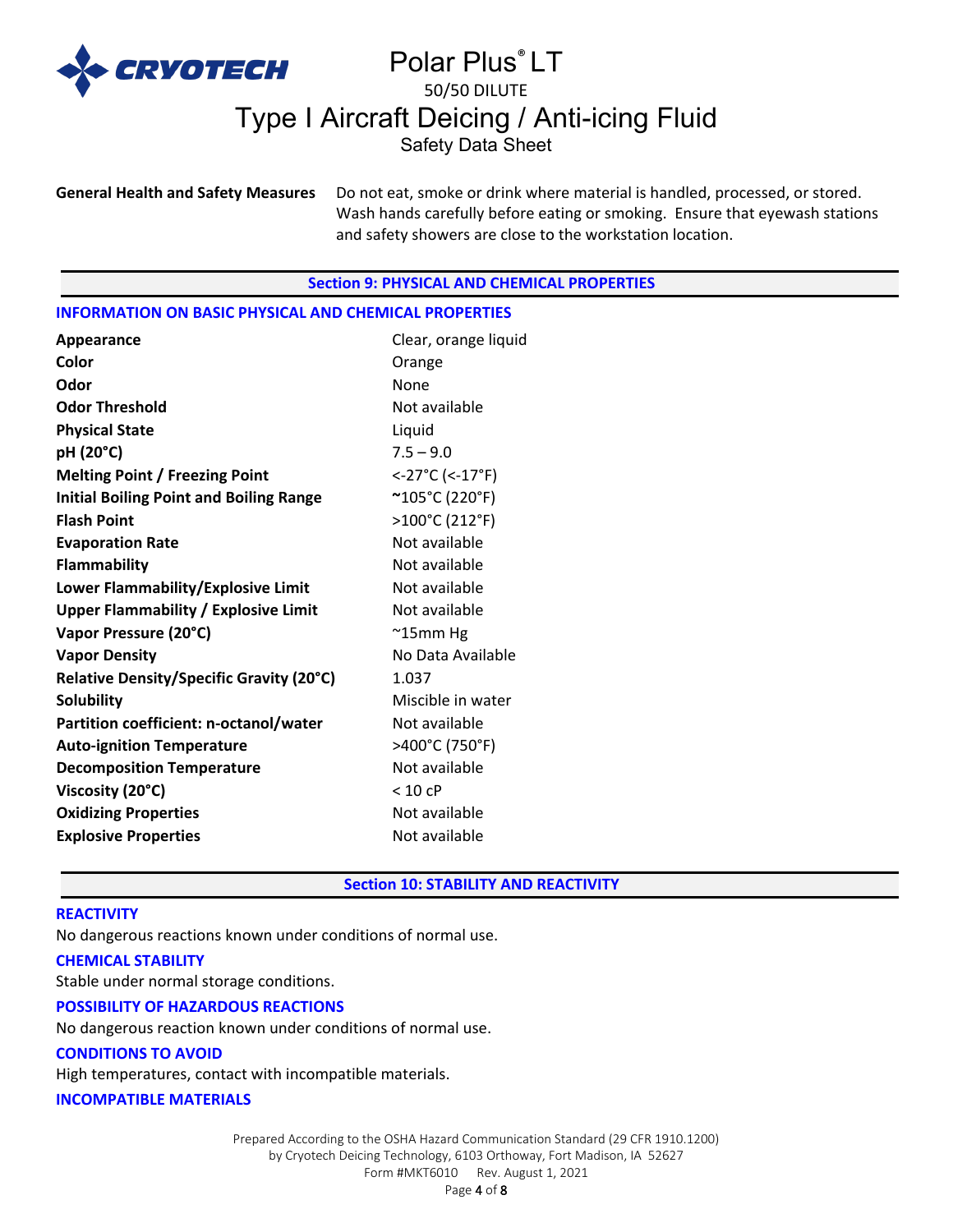

Strong Oxidizers. Strong acids.

### **HAZARDOUS DECOMPOSITION PRODUCTS**

May include, and are not limited to: oxides of carbon.

|                                                                     |                         | <b>Section 11: TOXICOLOGICAL INFORMATION</b>                                    |  |  |  |
|---------------------------------------------------------------------|-------------------------|---------------------------------------------------------------------------------|--|--|--|
| <b>INFORMATION ON TOXICOLOGICAL EFFECTS</b>                         |                         |                                                                                 |  |  |  |
| <b>Likely Routes of Exposure</b>                                    |                         | Skin contact, eye contact, inhalation, and ingestion.                           |  |  |  |
| Symptoms related to physical/chemical/toxicological characteristics |                         |                                                                                 |  |  |  |
| Eye                                                                 |                         | May cause eye irritation. Symptoms may include discomfort or pain, excess       |  |  |  |
|                                                                     |                         | blinking, and tear production, with possible redness and swelling.              |  |  |  |
| <b>Skin</b>                                                         |                         | May cause skin irritation. Symptoms of prolonged contact may include redness,   |  |  |  |
|                                                                     |                         | drying and cracking of the skin.                                                |  |  |  |
| Ingestion                                                           |                         | Not expected to be an ingestion hazard. Ingestion of large doses may cause      |  |  |  |
|                                                                     |                         | central nervous system depression.                                              |  |  |  |
| <b>Inhalation</b>                                                   |                         | Not expected to be an inhalation hazard under normal conditions of use.         |  |  |  |
| <b>Acute Toxicity</b>                                               | LD50 rat-oral: >22 g/kg |                                                                                 |  |  |  |
|                                                                     |                         | DELAYED, IMMEDIATE EFFECTS AND CHRONIC EFFECTS OF SHORT- AND LONG-TERM EXPOSURE |  |  |  |
| <b>Skin Corrosion / Irritation</b>                                  |                         | Based on available data, the classification criteria are not met.               |  |  |  |
| <b>Serious Eye Damage/Irritation</b>                                |                         | Based on available data, the classification criteria are not met.               |  |  |  |
| <b>Respiratory Sensitization</b>                                    |                         | Based on available data, the classification criteria are not met.               |  |  |  |
| <b>Skin Sensitization</b>                                           |                         | Based on available data, the classification criteria are not met.               |  |  |  |
| <b>STOT-Single Exposure</b>                                         |                         | Based on available data, the classification criteria are not met.               |  |  |  |
| <b>STOT-Repeated Exposure</b>                                       |                         | Based on available data, the classification criteria are not met.               |  |  |  |
| <b>Germ Cell Mutagenicity</b>                                       |                         | Based on available data, the classification criteria are not met.               |  |  |  |
| Carcinogenicity                                                     |                         | This product does not contain any ingredients that are considered to be         |  |  |  |
| carcinogens by IARC, NTP or OSHA.                                   |                         |                                                                                 |  |  |  |
| <b>Reproductive Toxicity</b>                                        |                         | Based on available data, the classification criteria are not met.               |  |  |  |
| <b>STOT-Single Exposure</b>                                         |                         | Based on available data, the classification criteria are not met.               |  |  |  |
| <b>STOT-Repeated Exposure</b>                                       |                         | Based on available data, the classification criteria are not met.               |  |  |  |
| <b>Aspiration Hazard</b>                                            |                         | Based on available data, the classification criteria are not met.               |  |  |  |
|                                                                     |                         | <b>Section 12: ECOLOGICAL INFORMATION</b>                                       |  |  |  |
| <b>ECOTOXICITY (AQUATIC AND TERRESTRIAL)</b>                        |                         |                                                                                 |  |  |  |
| <b>Acute/Chronic Toxicity</b>                                       |                         | Not expected to cause long-term adverse effects in the aquatic environment.     |  |  |  |
| <b>LC50</b>                                                         | Pimephales promelas     | 45,400 mg/L (undiluted)                                                         |  |  |  |
| <b>LC50</b>                                                         | Daphnia magna           | 28,000 mg/L (undiluted)                                                         |  |  |  |
| <b>LC50</b>                                                         | Ceriodaphnia dubia      | 21,800 mg/L (undiluted)                                                         |  |  |  |
| <b>PERSISTENCE AND DEGRADABILITY</b>                                |                         |                                                                                 |  |  |  |
| Readily biodegradable.                                              |                         |                                                                                 |  |  |  |
|                                                                     | <b>COD</b>              | $0.81$ g O <sub>2</sub> /g deicer (calculated)                                  |  |  |  |
|                                                                     | BOD <sub>5</sub> (20°C) | 0.29 g $O_2/g$ deicer (calculated)                                              |  |  |  |
|                                                                     | 5 day BOD/COD:          | 0.35                                                                            |  |  |  |
| <b>BIOACCUMULATIVE POTENTIAL</b>                                    |                         |                                                                                 |  |  |  |
| Bioaccumulation is not expected.<br><b>MOBILITY IN SOIL</b>         |                         |                                                                                 |  |  |  |
|                                                                     |                         | Prepared According to the OSHA Hazard Communication Standard (29 CFR 1910.1200) |  |  |  |

by Cryotech Deicing Technology, 6103 Orthoway, Fort Madison, IA 52627

Form #MKT6010 Rev. August 1, 2021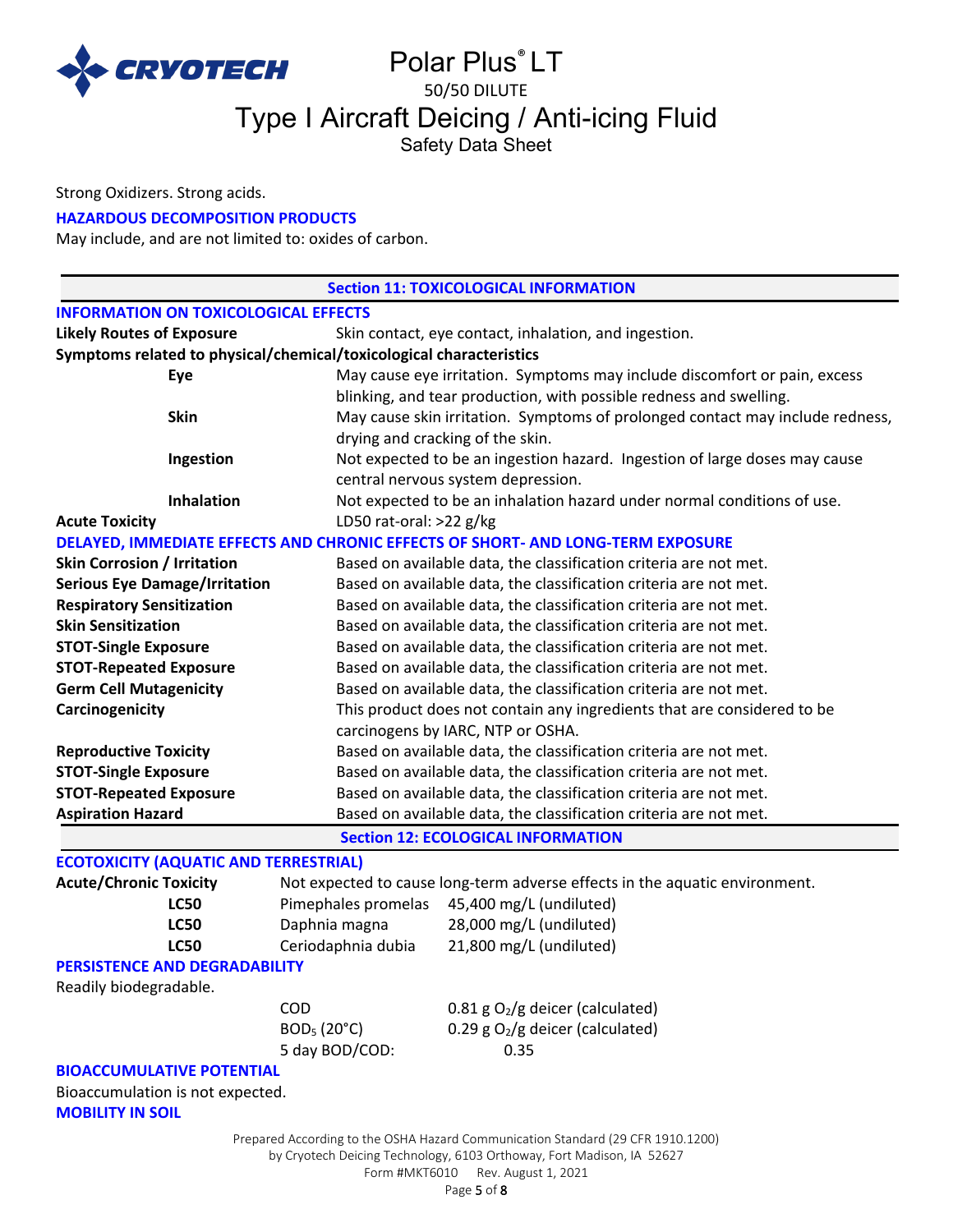

Not available. **OTHER ADVERSE EFFECTS** Not available.

# **Section 13: DISPOSAL CONSIDERATIONS**

### **WASTE TREATMENT AND METHODS OF DISPOSAL**

Based on available information this product is neither listed as a hazardous waste nor does it exhibit any characteristics that would cause it to be classified as a RCRA hazardous waste. If product should spill or be otherwise unsuitable for normal deicing applications, it may be absorbed onto suitable materials and disposed of in a sanitary landfill unless local, state or provincial regulations prohibit such disposal.

### **Section 14: TRANSPORT INFORMATION**

# **TRANSPORT INFORMATION**

Not regulated as dangerous goods per US DOT or IATA.

**Section 15: REGULATORY INFORMATION**

# **INVENTORY LISTS**

All of the components in this product are on the following inventory lists: USA (TSCA), Canada (DSL/NDSL), Europe (EINECS)

#### **TSCA SECTION 12(b)**

None of the chemicals in this product are listed under TSCA Section 12 (b)

#### **CERCLA HAZARDOUS SUBSTANCES**

There is no CERCLA Reportable Quantity for this material.

#### **SARA 311/312 CATEGORIES**

| <b>Physical hazards</b>                       |     | <b>Health hazards</b>                                           |    |
|-----------------------------------------------|-----|-----------------------------------------------------------------|----|
| Explosive                                     | No. | Acute toxicity (any route of exposure)                          | No |
| Flammable (gases, aerosols, liquids or solids | No. | Skin corrosion or irritation                                    | No |
| Oxidizer (liquid, solid or gas)               | No. | Serious eye damage or eye irritation                            | No |
| Self-reactive                                 | No. | Respiratory or skin sensitization                               | No |
| Pyrophoric (liquid or solid)                  | No. | Germ cell mutagenicity                                          | No |
| <b>Pyrophoric Gas</b>                         | No. | Carcinogenicity                                                 | No |
| Self-heating                                  | No. | Reproductive toxicity                                           | No |
| Corrosive to metal                            | No. | Specific target organ toxicity (single or<br>repeated exposure) | No |
| Gas under pressure (compressed gas)           | No. | Aspiration hazard                                               | No |
| In contact with water emits flammable gas     | No. | Simple Asphyxiant                                               | No |
| <b>Combustible Dust</b>                       | No. | Hazard Not Otherwise Classified (HNOC)                          | No |
| Hazard Not Otherwise Classified (HNOC)        | No  |                                                                 |    |
|                                               |     |                                                                 |    |

| <b>Health hazards</b>                                           |    |
|-----------------------------------------------------------------|----|
| Acute toxicity (any route of exposure)                          | No |
| Skin corrosion or irritation                                    | No |
| Serious eye damage or eye irritation                            | No |
| Respiratory or skin sensitization                               | No |
| Germ cell mutagenicity                                          | No |
| Carcinogenicity                                                 | No |
| Reproductive toxicity                                           | No |
| Specific target organ toxicity (single or<br>repeated exposure) | No |
| Aspiration hazard                                               | No |
| Simple Asphyxiant                                               | No |
| Hazard Not Otherwise Classified (HNOC)                          | No |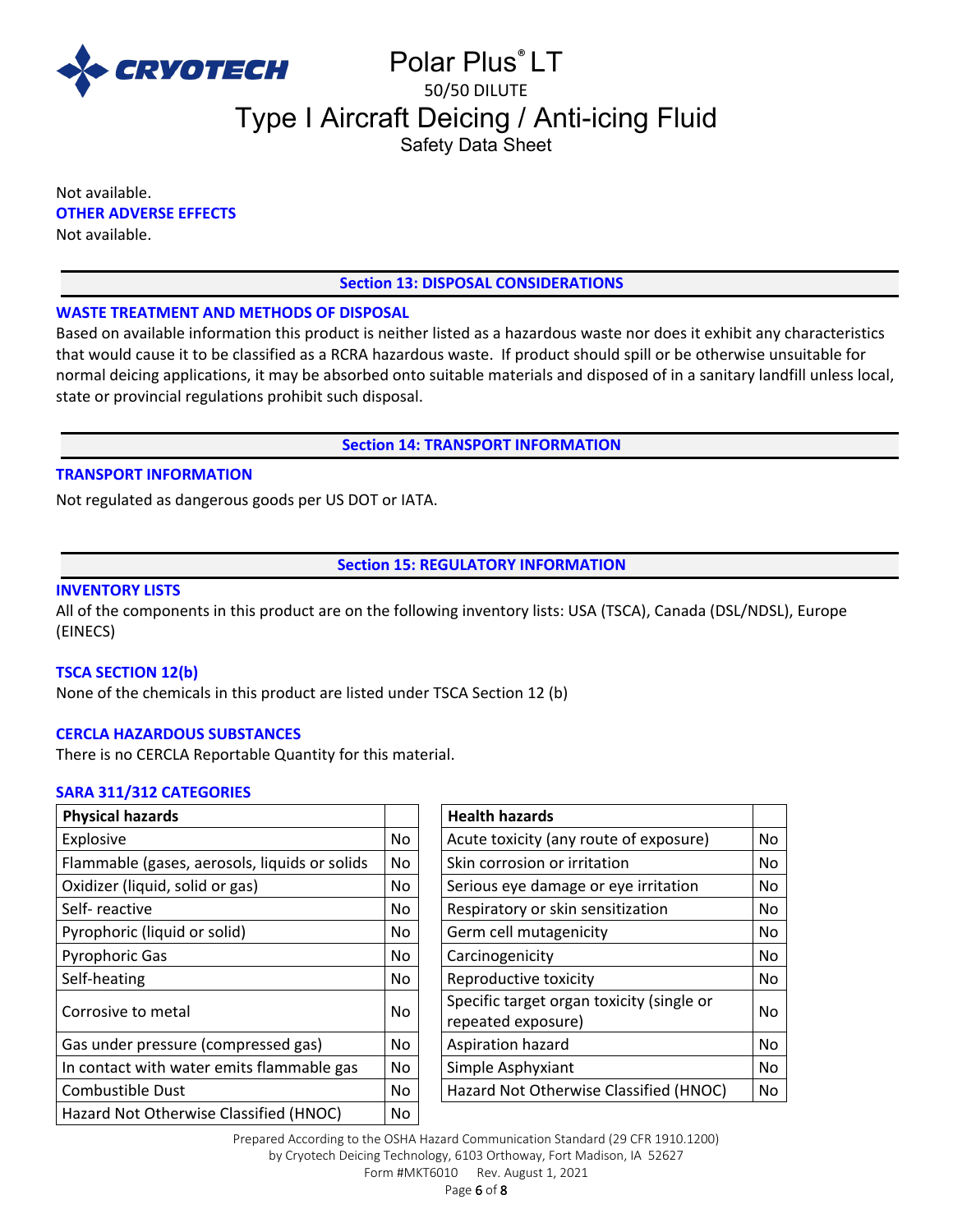

# **SARA 313**

None of the components in this product are subject to reporting under SARA Section 313.

# **CLEAN WATER ACT**

None of the chemicals in this product are listed as Priority Pollutants under the CWA. None of the chemicals in this product are listed as Toxic Pollutants under the CWA.

### **STATE RIGHT-TO-KNOW**

This product does not contain components at levels which are required to be reported under the statutes of the following states: MA

This product contains the following chemicals regulated by New Jersey's Worker and Community Right to Know Act:

| Component        | CAS Number | Amount |
|------------------|------------|--------|
| Propylene Glycol | $57-55-6$  | 44%    |

This product contains the following chemicals regulated by Pennsylvania Right to Know Act:

| Component          | CAS Number | Amount |
|--------------------|------------|--------|
| l Propylene Glycol | 57-55-6    | 44%    |

This product may contain the following materials known to the State of California (Proposition 65) to cause cancer, birth defects, or other reproductive harm:

| Component       | <b>CAS Number</b> | Amount        |
|-----------------|-------------------|---------------|
| Ethylene Oxide  | 75-21-8           | $< 0.001$ ppm |
| Propylene Oxide | 75-56-9           | $< 0.001$ ppm |

| 1,4 Dioxane                                                                                           | 123-91-1 | $< 0.001$ ppm |  |  |
|-------------------------------------------------------------------------------------------------------|----------|---------------|--|--|
| <b>NFPA - National Fire Protection Association</b>                                                    |          |               |  |  |
| Health:                                                                                               | 0        |               |  |  |
| Fire:                                                                                                 | 1        |               |  |  |
| Reactivity:                                                                                           | 0        |               |  |  |
| $0 =$ minimal, $1 =$ slight, $2 =$ moderate, $3 =$ severe, $4 =$ extreme<br>Hazard Rating:            |          |               |  |  |
|                                                                                                       |          |               |  |  |
| HMIS - Hazardous Materials Identification System                                                      |          |               |  |  |
| Health:                                                                                               | 0        |               |  |  |
| Fire:                                                                                                 | 1        |               |  |  |
| Physical Hazard:                                                                                      | Ω        |               |  |  |
| 0 = minimal, 1 = slight, 2 = moderate, 3 = severe, 4 = extreme (* = chronic hazard)<br>Hazard Rating: |          |               |  |  |